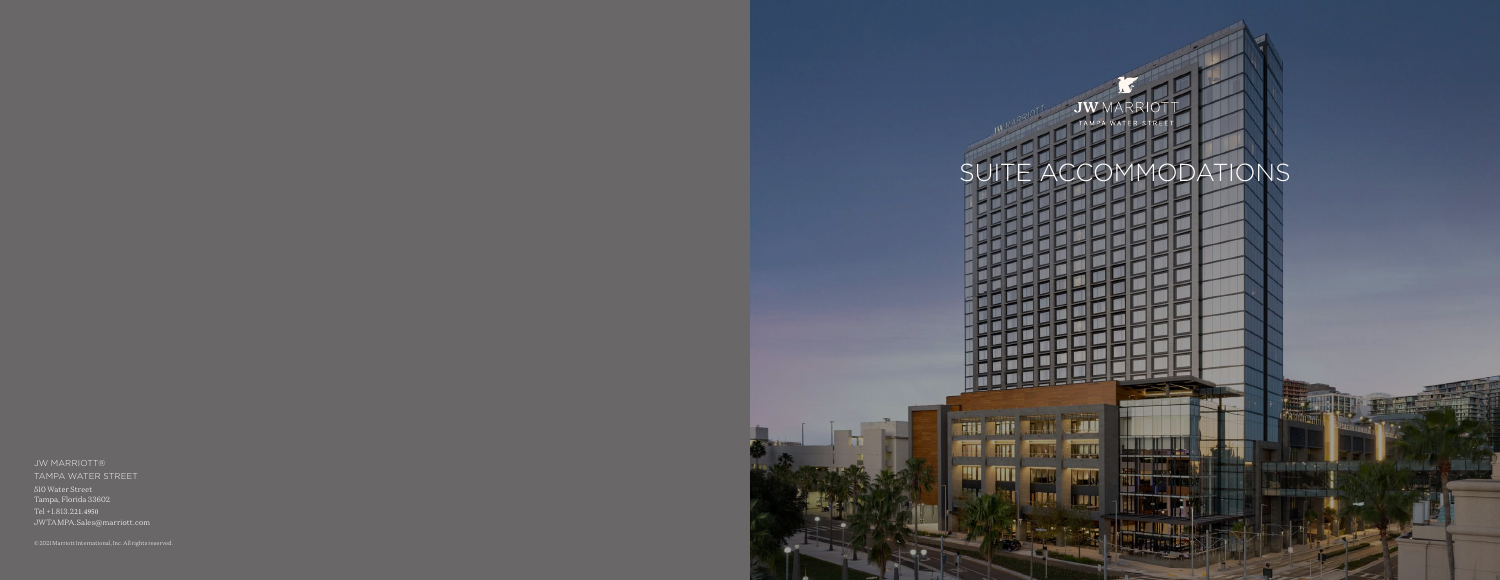

# KING SUITES

Feel welcome in a modern and refined environment where you can rest and rejuvenate. These light-filled suites offer floor-to-ceiling windows with 180-degree views.

- 715 Square Feet
- 2-Bay Corner Suite with separate parlor area
- Connecting room available
- King bed
- Sleep sofa





## CHAIRMAN SUITES

Elevate your stay with abundant space in suites that feel both familiar and new, offering the comforts of home. And admire incredible 180-degree views, as seen through floor-to-ceiling windows.

- 810 Square Feet
- 3-Bay Corner Suite with living and parlor areas
- Deluxe bath with soaking tub
- King bed
- Sleep sofa